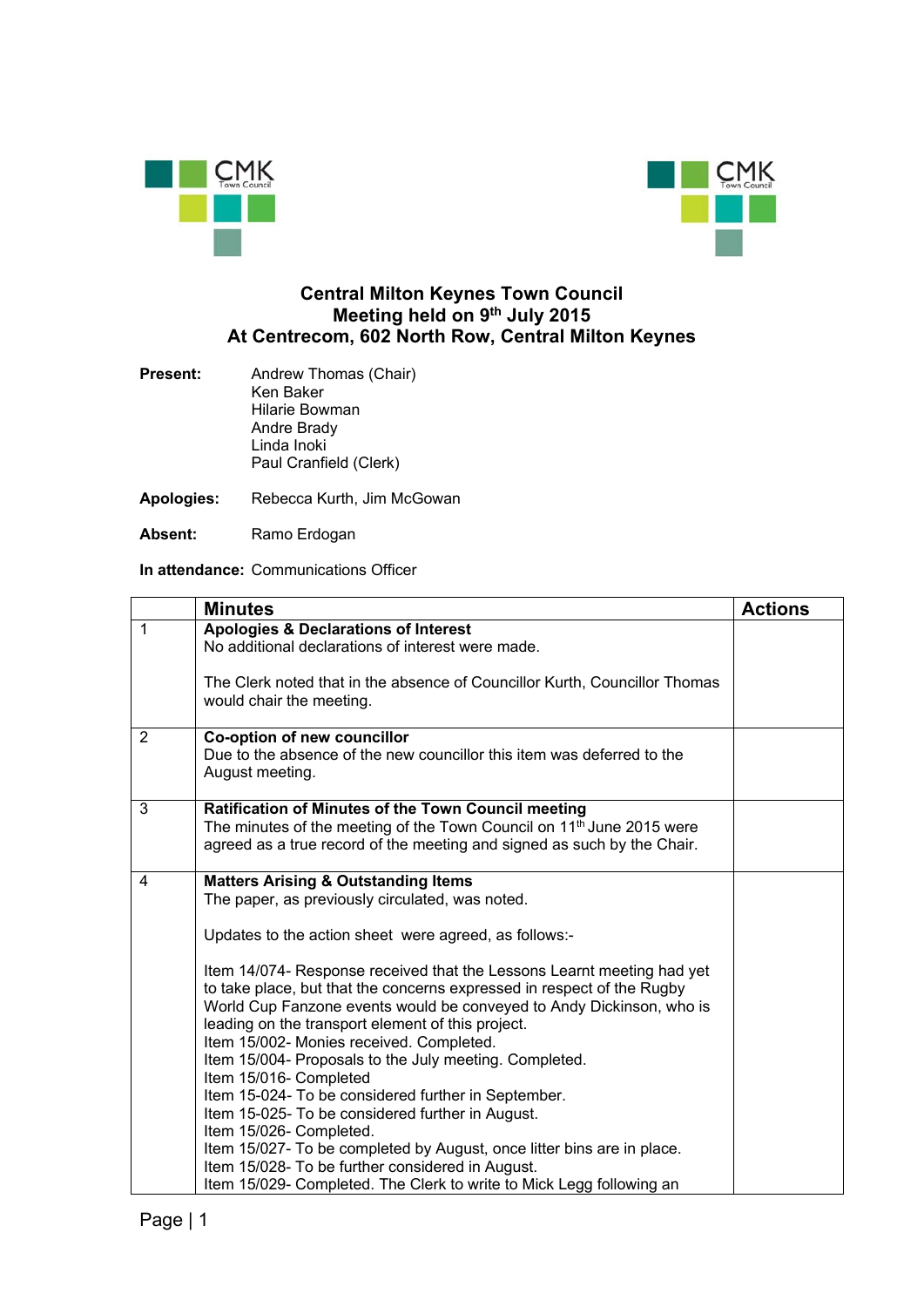|                | approach to him from Councillor Baker to determine the position with regard<br>to the bus stop railings and those outside the library.<br>Item 15/030- Paper being considered by Councillor Baker, for consideration<br>at the August meeting.<br>Item 15/031- Completed.<br>Item 15/032- Completed.<br>Item 15/033- Ongoing. Clerk to determine when the bins are emptied.<br>Item 15/034- Discussion being pursued with Andy Dickinson, Councillor<br>Bowman and residents. Review August.<br>Item 15/035- Completed.                                                                                                                                                                                                                                                                                                                                                                                                                                                                                                                                             | <b>PC</b><br>PC |
|----------------|---------------------------------------------------------------------------------------------------------------------------------------------------------------------------------------------------------------------------------------------------------------------------------------------------------------------------------------------------------------------------------------------------------------------------------------------------------------------------------------------------------------------------------------------------------------------------------------------------------------------------------------------------------------------------------------------------------------------------------------------------------------------------------------------------------------------------------------------------------------------------------------------------------------------------------------------------------------------------------------------------------------------------------------------------------------------|-----------------|
| 5              | <b>CMK Street Warden Update</b><br>The paper, as previously circulated, was noted                                                                                                                                                                                                                                                                                                                                                                                                                                                                                                                                                                                                                                                                                                                                                                                                                                                                                                                                                                                   |                 |
| 6              | <b>Finance paper</b><br>The paper, as previously circulated, was noted.                                                                                                                                                                                                                                                                                                                                                                                                                                                                                                                                                                                                                                                                                                                                                                                                                                                                                                                                                                                             |                 |
| $\overline{7}$ | <b>Projects Update</b><br>The paper, as previously circulated, was noted.<br>It was agreed that Project 14/002- Residents' Questionnaires- could now be<br>closed.<br><b>Project 14/008-</b> The Chair noted that this project had been in place since<br>September 2014, and whilst acknowledging the progress made, noted the<br>time limit imposed by the S106 monies required to deliver any proposal.<br>Councillor Inoki requested again that clarification be sought in respect of the<br>plans to replace lamppost litter bins with freestanding units, in light of the<br>plans to reduce street clutter. The Clerk to pursue.                                                                                                                                                                                                                                                                                                                                                                                                                             | <b>PC</b>       |
| 8              | <b>Land Categorisation Plans</b><br>The paper, as previously circulated, was noted.<br>It was noted that the plans have no formal status, but function as advisory<br>papers drafted by MKCouncil Officers. These have informed the Site<br>Allocation Plan exercise, which will in turn inform PlanMK.<br>Concerns were expressed about the potential impact of inaccuracies in the<br>LCPs.                                                                                                                                                                                                                                                                                                                                                                                                                                                                                                                                                                                                                                                                       |                 |
| 9              | <b>Expenditure Related to CMK Business Neighbourhood Plan 2015</b><br>The paper, as previously circulated, was noted.<br>The proposal to utilise the majority of the residual funds to commission 3<br>drawings reflecting the CMKAP's vision for CMK was discussed at length.<br>The value of having visuals which could be used in a number of ways to<br>enable members of the public to visualise the Plan was considered. Some<br>members were of the view that the money should be used to produce and<br>circulate a further communication to residents (perhaps across the borough)<br>to articulate more clearly what they had voted for.<br>The value of visuals in promoting a concept was discussed and it was<br>agreed that whilst the idea of adding to the CMKAP in terms of<br>presentations by using the visuals was thought by some to be a really<br>valuable additional tool. However, the Council was not unanimous in this<br>view, noting that reservations were more about the specific proposal not the<br>objective behind the proposal. |                 |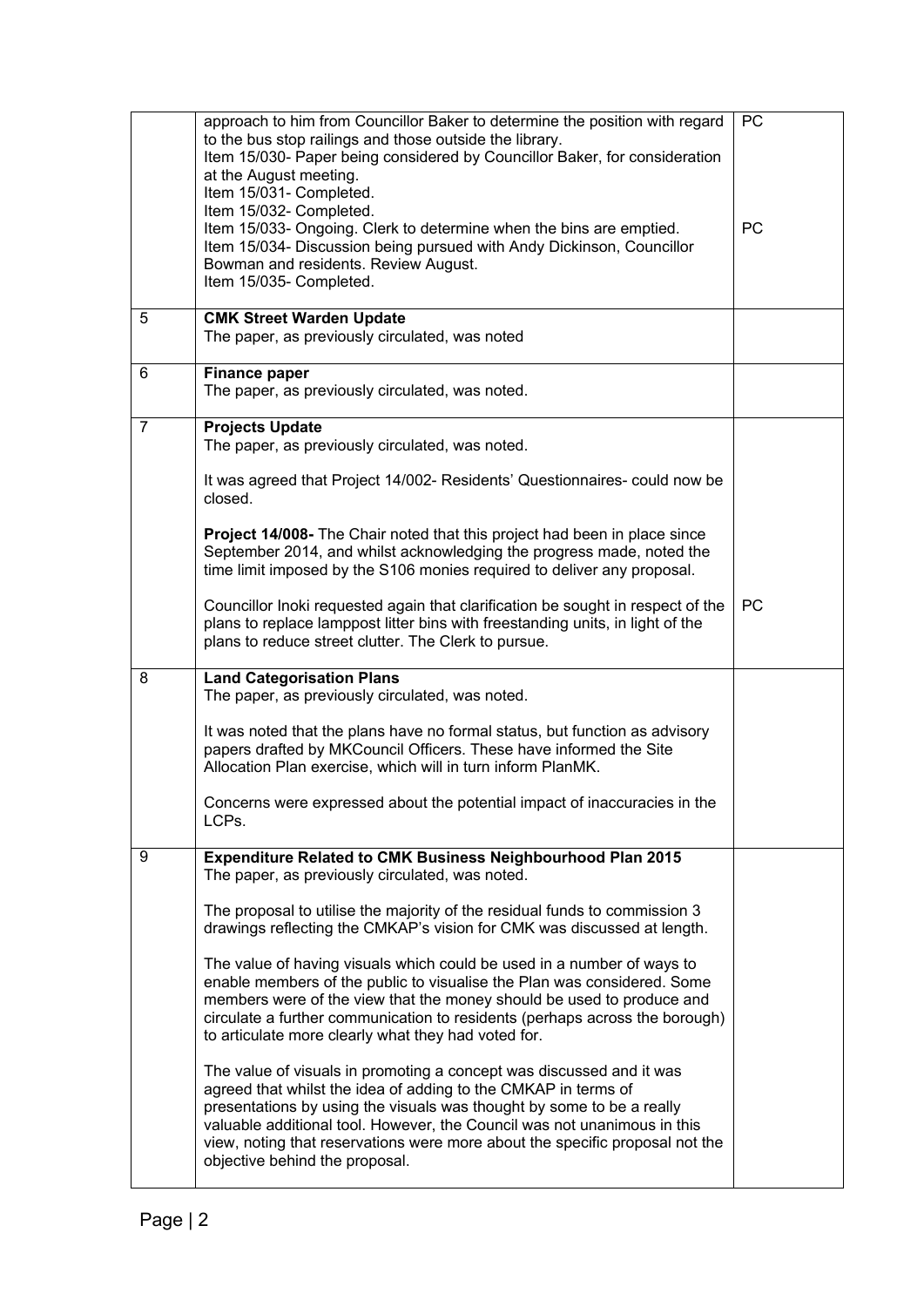|    | It was agreed that the proposals should be fleshed out and brought back to<br>the next meeting with further information regarding how the visuals would<br>assist in clarifying the aims of the Plan and how the Town Council would<br>use them.<br>It was further agreed that the Communications Working Party meet prior to<br>the next full Town Council meeting to develop thinking on how the<br>illustrations, or an alternative proposal, would best fit into the<br>communications plan and bring a paper to the next meeting. | RK/TW/LI/AB |
|----|----------------------------------------------------------------------------------------------------------------------------------------------------------------------------------------------------------------------------------------------------------------------------------------------------------------------------------------------------------------------------------------------------------------------------------------------------------------------------------------------------------------------------------------|-------------|
| 10 | <b>Local Council Award Scheme Foundation Award</b><br>The paper, as previously circulated, was noted.                                                                                                                                                                                                                                                                                                                                                                                                                                  |             |
|    | It was agreed that, given the much higher profile now afforded to the Town<br>Council, it would be beneficial to work towards having all the requirements<br>in place to enable application for the Foundation Award.                                                                                                                                                                                                                                                                                                                  |             |
|    | Concerns were expressed at the lack of formal councillor training, and the<br>Clerk was requested to develop a policy for training.                                                                                                                                                                                                                                                                                                                                                                                                    | PC          |
|    | It was agreed that Councillors Bowman and McGowan be invited to attend<br>BALC councillor training and that the cost of training, £30 per head +VAT,<br>be authorised.                                                                                                                                                                                                                                                                                                                                                                 |             |
| 11 | <b>Landscaping Working Party</b>                                                                                                                                                                                                                                                                                                                                                                                                                                                                                                       |             |
|    | The paper, as previously circulated, was noted.<br>The establishment of a working party was agreed, but it was noted that this<br>should have a realistic target date to complete its work. It was agreed that<br>recommendations be produced by October, and initial Terms of Reference<br>to be brought back to the Town Council next month.                                                                                                                                                                                         | RK/KB/HB/LI |
| 12 | Residents' Forum meeting notes, 18 June 2015<br>The paper, as previously circulated, was noted.                                                                                                                                                                                                                                                                                                                                                                                                                                        |             |
|    | Councillor Bowman was thanked for her comprehensive report.                                                                                                                                                                                                                                                                                                                                                                                                                                                                            |             |
| 13 | <b>Planning Obligations SPD</b><br>The paper, as previously circulated, was noted                                                                                                                                                                                                                                                                                                                                                                                                                                                      |             |
|    | The Chair noted that the Town Council was being offered a seat at the table<br>whilst the SPD was in development stage.                                                                                                                                                                                                                                                                                                                                                                                                                |             |
|    | The proposal to integrate this activity into the work of the Strategic Plan<br>project group, and to widen the remit of those on the Strategic Plan project<br>group, effectively constituting this group as a Working Party, was agreed.                                                                                                                                                                                                                                                                                              |             |
| 14 | Minutes of Meeting of Planning Committee 24 June 2015<br>The paper, as previously circulated, was noted.                                                                                                                                                                                                                                                                                                                                                                                                                               |             |
|    | More detail in respect of the items reported under minute 3 was requested<br>to enable those councillors not on the Planning Committee to have a better<br>appreciation of the applications being brought forward for consideration.<br>The Clerk to progress.                                                                                                                                                                                                                                                                         | <b>PC</b>   |
|    | The Chair noted that there was a proposal that the Town Council develops<br>an Arts Strategy. Concerns were expressed that the Arts is an area of very<br>varied individual perception and taste, and some councillors cautioned<br>against such a strategy being developed.                                                                                                                                                                                                                                                           |             |